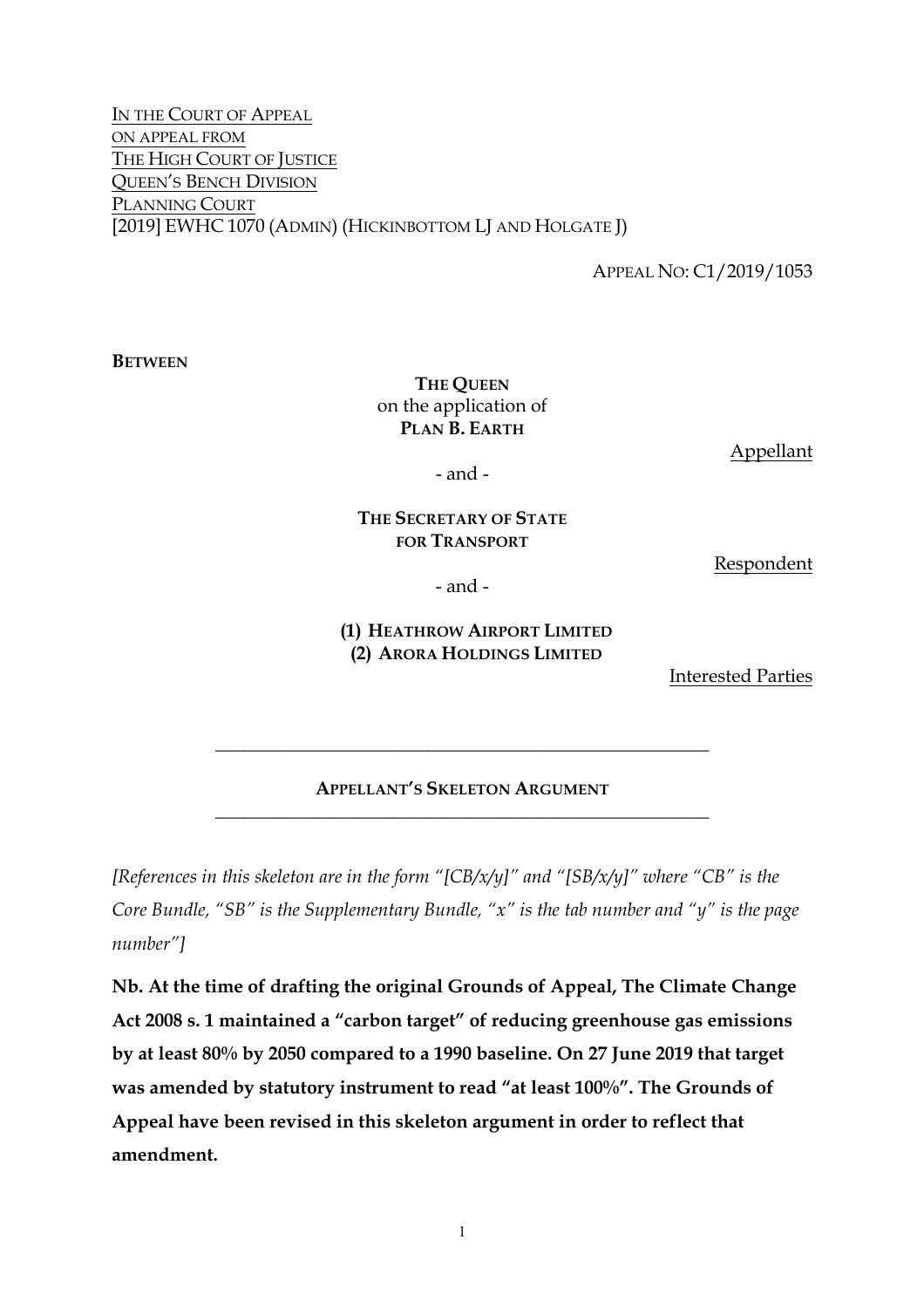#### **A. INTRODUCTION**

- **1.** The Appellant wishes to challenge the Secretary of State's decision (**[CB/x/y]** and **[CB/x/y]**) to designate the Airports National Policy Statement ("**the ANPS**") in support of the expansion of Heathrow Airport under the Planning Act 2008 ("**the 2008 Act**"), on the basis of his failure to give proper consideration to "government policy relating to … climate change" contrary to the statutory requirement of s. 5(8) of the 2008 Act.
- **2.** Specifically the Secretary of State proceeded on the false premise that the Paris Agreement on Climate Change and the Government's commitment to introducing a net zero carbon target in accordance with the Paris Agreement were "irrelevant" considerations for the purposes of s.5(8) of the 2008 Act.
- **3.** Since climate change is a global threat, which no one country can tackle in isolation, national climate change policies are determined as contributions to maintaining a global climate change temperature limit. The final report of the Airports Commission highlighted the importance of the global climate change context as a constraint on UK aviation capacity **[CB/x/y]:**

"*Any change to UK's aviation capacity would have to take place in the context of global climate change, and the UK's policy obligations in this area*."

- **4.** In July 2015, when the Airports Commission report was published, the political consensus was that extreme danger from climate change could be avoided by limiting average global warming to 2˚C above pre-industrial levels. It is common ground between the parties that the now superseded "carbon target" in the Climate Change Act 2008 ("**CCA**"), which was to reduce UK greenhouse gas emissions by at least 80% by 2050 compared to 1990 levels, was derived from that 2˚C global limit.
- **5.** In December 2015, however, the Paris Agreement on Climate Change ("**The**  Paris Agreement<sup>"</sup>) introduced a step change to global (and hence national) climate change policy. Amid gathering evidence that even 2˚C warming would pose intolerable risks for humanity, the UK Government played a leading role in negotiating the Paris Agreement on Climate Change, which committed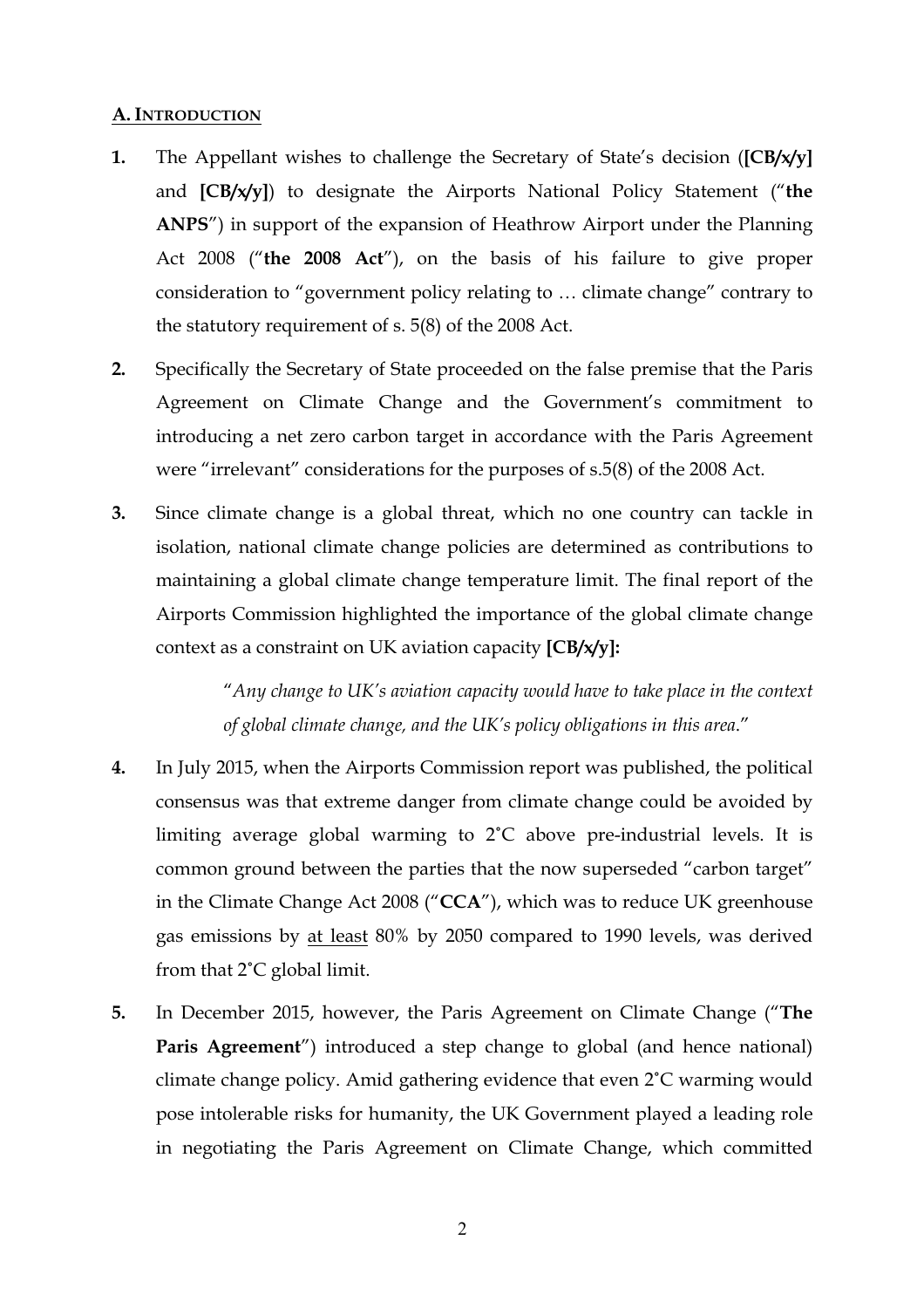governments to holding warming to "well below" 2˚C while aiming for a 1.5˚C limit.

- **6.** In March 2016 the Government made an unequivocal policy commitment to introduce a new "net zero" carbon target to bring the UK into line with the Paris Agreement<sup>1</sup>. A "net zero" target means emissions reduction of 100% as opposed to 80%. Such a target does not require actual emissions of carbon to be reduced to zero. It means only that remaining emissions must be balanced by action to remove an equivalent amount of carbon from the atmosphere (eg through reforestation).
- **7.** In April 2018 the Government announced it would commission the Committee on Climate Change ("**the CCC**"), the Government's statutory adviser on climate change, to provide formal advice on the implementation of a new target2; and on 1 May 2018, the Rt Hon Claire MP, on behalf of the Government, informed Parliament that the CCC had been asked to advise on how to reach "net zero" emissions by 20503.
- **8.** The Government's position aligned to an emerging consensus that, if the Paris temperature limit were to be maintained, global emissions would need to reach net zero by 2050. In January 2018, for example, the European Parliament had voted for net zero emissions by 20504.
- **9.** Thus at the time of the Secretary of State's designation of the ANPS, in June 2018, it was already clear that:
	- **(1)** it was Government policy to introduce a new net zero carbon target in accordance with the more stringent Paris Agreement temperature limit;
	- **(2)** that that target would be substantially more ambitious than the minimum level of 80% set out in the CCA at the time; and

 $\overline{a}$ 

 $1$  SB/x/v

 $2$  SB/x/v

 $3$  SB/x/y

 $4$  SB/x/y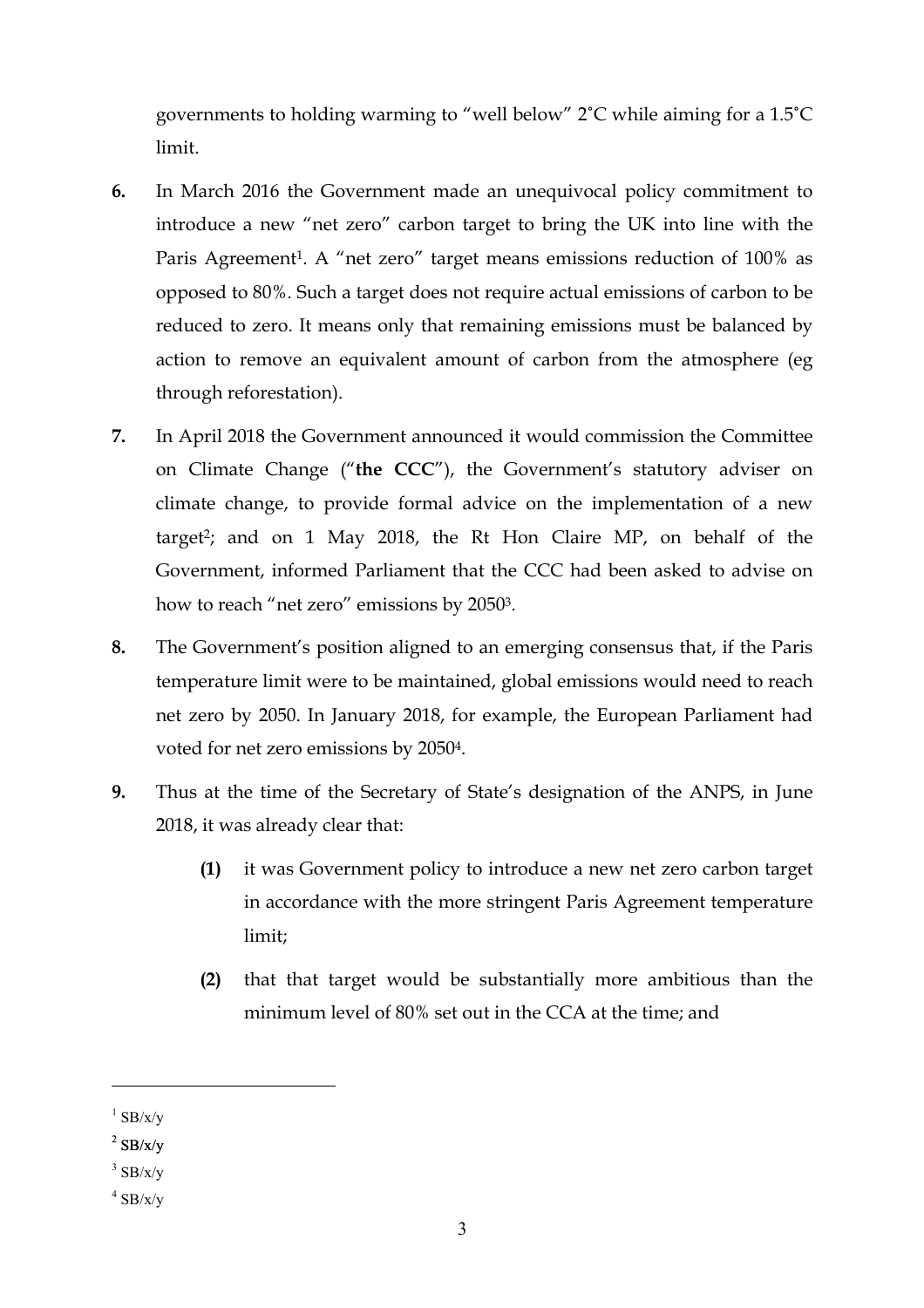- **(3)** that the new target was likely to be 100% emissions reduction by 2050.
- **10.** In the context of a long term national infrastructure project, such as the proposed expansion of the UK's national airport, it would have been sensible to have considered these profound developments in government policy on climate change. The Secretary of State should at least have turned his mind to the question of whether the ANPS was likely to be compatible with the more stringent target that was envisaged.
- **11.** The Secretary of State, however, chose to ignore these developments and proceeded as if there had been no material developments in government policy relating to climate change since 2008 and as if no change were in contemplation. He proceeded on the basis that the seminal Paris Agreement and the Government commitment to introduce a net zero target in line with that agreement were "irrelevant" to government policy on climate change and hence irrelevant to his decision.
- **12.** The basis of the Appellant's claim that the designation of the ANPS was unlawful, and that it should be quashed, is that the Secretary of State approach to these matters was fundamentally flawed.
- **13.** The short-sightedness of his approach has been highlighted by subsequent events.
- **14.** The judgement of the Court below was published on the morning of 1 May 2019.
- **15.** On 2 May 2019, the CCC published its advice on a new carbon target, as requested by the Government, recommending the introduction of a net zero target by 2050, in accordance with the Government's stated intention of May 2018 **[SB/x/y].**
- **16.** On 27 June 2019, the CCA s.1 carbon target of at least 80% emissions reduction by 2050 was replaced, via statutory instrument, with the substantially more ambitious target of "at least 100%" by 2050 (ie a "net zero" target) **[SB/x/y]**.
- **17.** The Secretary of State must now concede that the benchmark used to assess the ANPS was fundamentally less demanding than current government policy on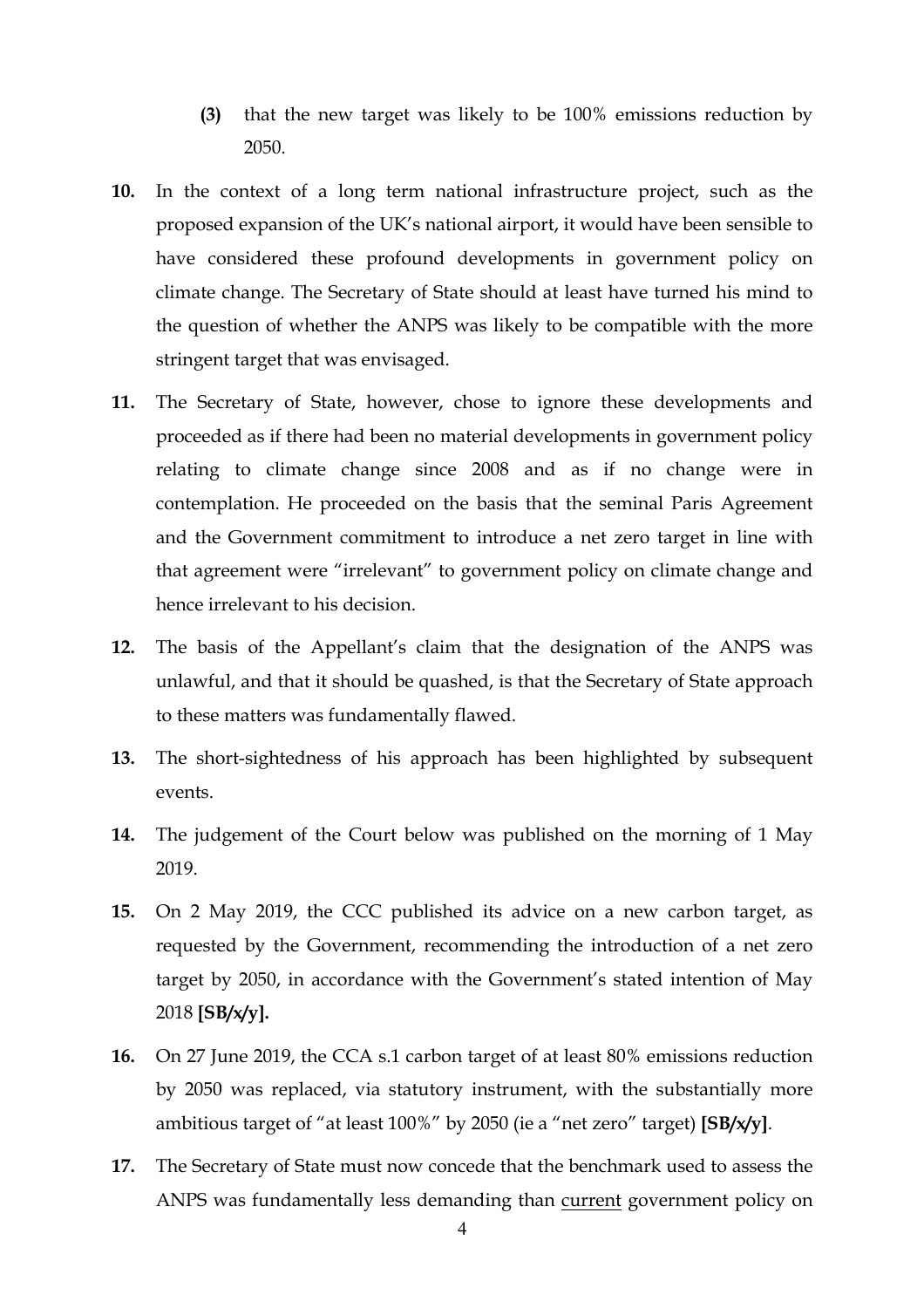climate change: current government policy is to reduce emissions by at least 100% by 2050 in accordance with a global temperature limit of "well below  $2^{\circ}C''$  and  $1.5^{\circ}C$ .

- **18.** Presumably, the Secretary of State will say that at the time of the designation of the ANPS, in June 2018 he could not have predicted these "developments" in Government policy.
- **19.** In truth, while Government policy was not implemented into law until June 2019, the policy commitment to introduce a new net zero target in accordance with the Paris Agreement had been made in March 2016 and by May 2018 it was already clear that the Government was aiming to decarbonise the economy by 2050. It was not sensible for the Secretary of State to ignore that position.
- **20.** In any event, it is now apparent that contrary to the express purpose of the 2008 Act, Government policy on aviation and climate change are now advancing in contrary directions. In the Appellant's submission, this is the inevitable consequence of the Secretary of State's blinkered approach.
- **21.** The Court below ruled in favour of the Secretary of State on the basis that "*neither policy nor international agreement can override a statute*". In reality there was no question of "overriding" a statute, since the CCA, prior to amendment, imposed only a minimum requirement in terms of emissions reduction. Further, the express terms of s. 5(8) of the 2008 Act required the Secretary of State to take account of government policy and not to confine his consideration to the statutory minimum obligation.

#### **B. GROUNDS OF APPEAL**

- **22.** In refusing permission, the Court below made the following errors:
	- (i) **The Court erred in law in treating the minimum target of 80% greenhouse gas emissions reduction by 2050, which obtained at the time but which has now been amended to a target of 100% reductions, as precluding any consideration of Government policies and commitments which implied a more stringent level of reduction:** The Court proceeded on the basis that "Government policy relating to … climate change" could not differ at all (or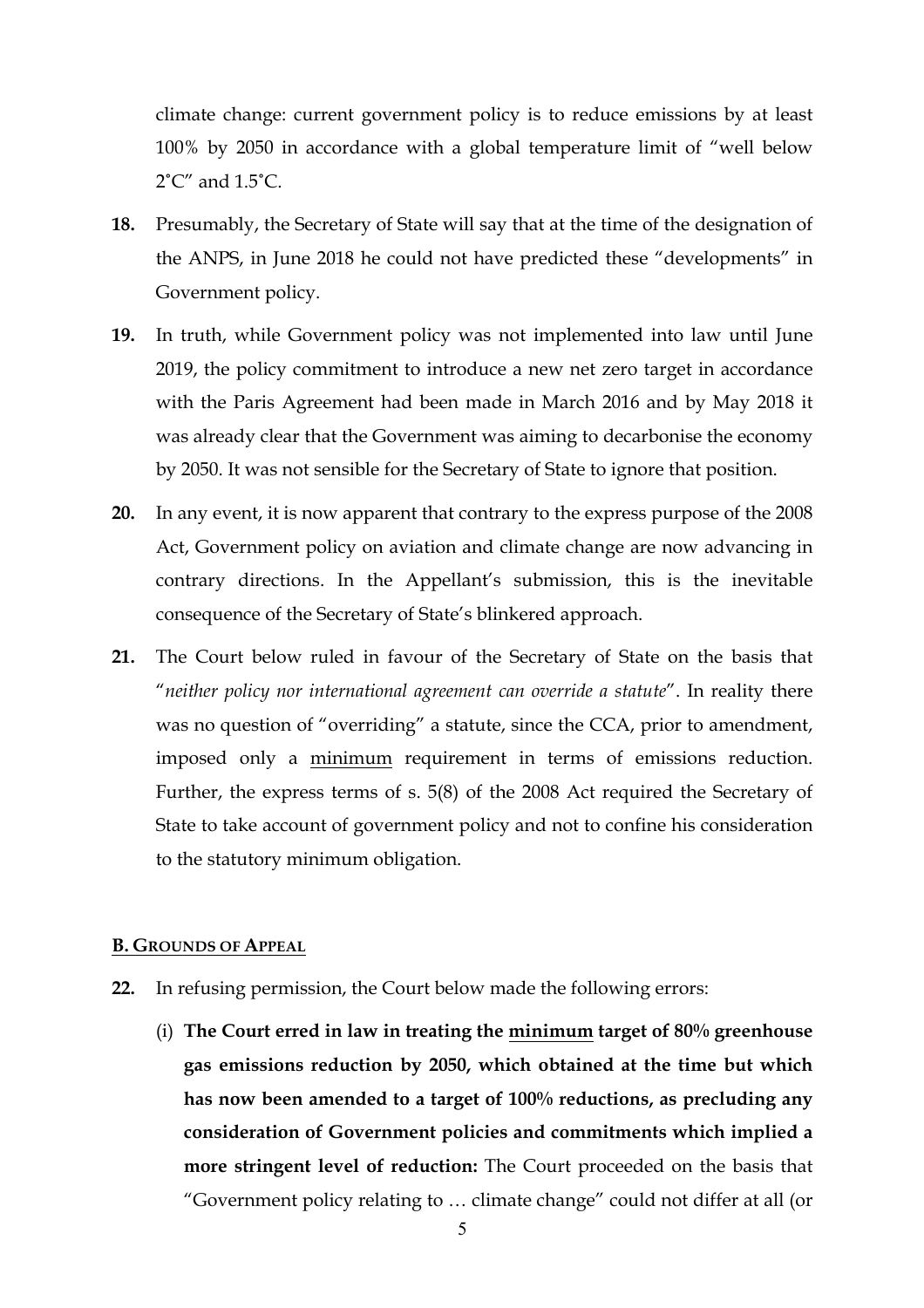at least could not differ materially) from the base level of the emissions target which was previously set out in the CCA, prior to its amendment. That approach was fundamentally flawed. It was clear, even prior to the CCA's amendment that Government policy could exceed the 80% emissions reduction target, since the CCA established only a minimum level of reductions of "at least 80%" by 2050, a consideration which the Court failed to take into account.

- (ii) **Consequently the Court erred in law in holding that neither the Paris Agreement Temperature Limit ("Paris Temperature Limit") nor the Government's policy commitment to introducing a net zero target in accordance with the Paris Agreement, formed any part of "government policy relating to … climate change" for the purposes of section 5(8) of the Planning Act 2008 and that they were otherwise irrelevant considerations**: By the time of the designation of the ANPS, not only had the Government advanced, signed and ratified the Paris Agreement, it had publicly committed to introducing a net zero target in accordance with the Paris Agreement and expressly communicated its intention to decarbonise the economy by 2050. The Court erred in law in treating these matters as irrelevant to Government policy on climate change.
- (iii) **The Court erred in law in holding that the historic, discredited 2˚C temperature limit was a relevant consideration, which it was proper for the Secretary of State to take into account**: In addition to the CCA target, the Secretary of State assessed the ANPS against the historic and discredited 2˚C global temperature limit, rejected by 195 governments including the UK Government, in December 2015. The Court was wrong to consider the historic 2°C limit a relevant consideration. The relevant global temperature limit was that established by the Paris Agreement (ie "well below" 2˚C and aiming for 1.5˚C).
- (iv) **The Court erred in law in treating as irrelevant the Secretary of State's failure to explain to Parliament the basis of his decision:** It was only as a result of the Appellant's legal action that it emerged that the Secretary of State had used the 2˚C target as the basis for assessment and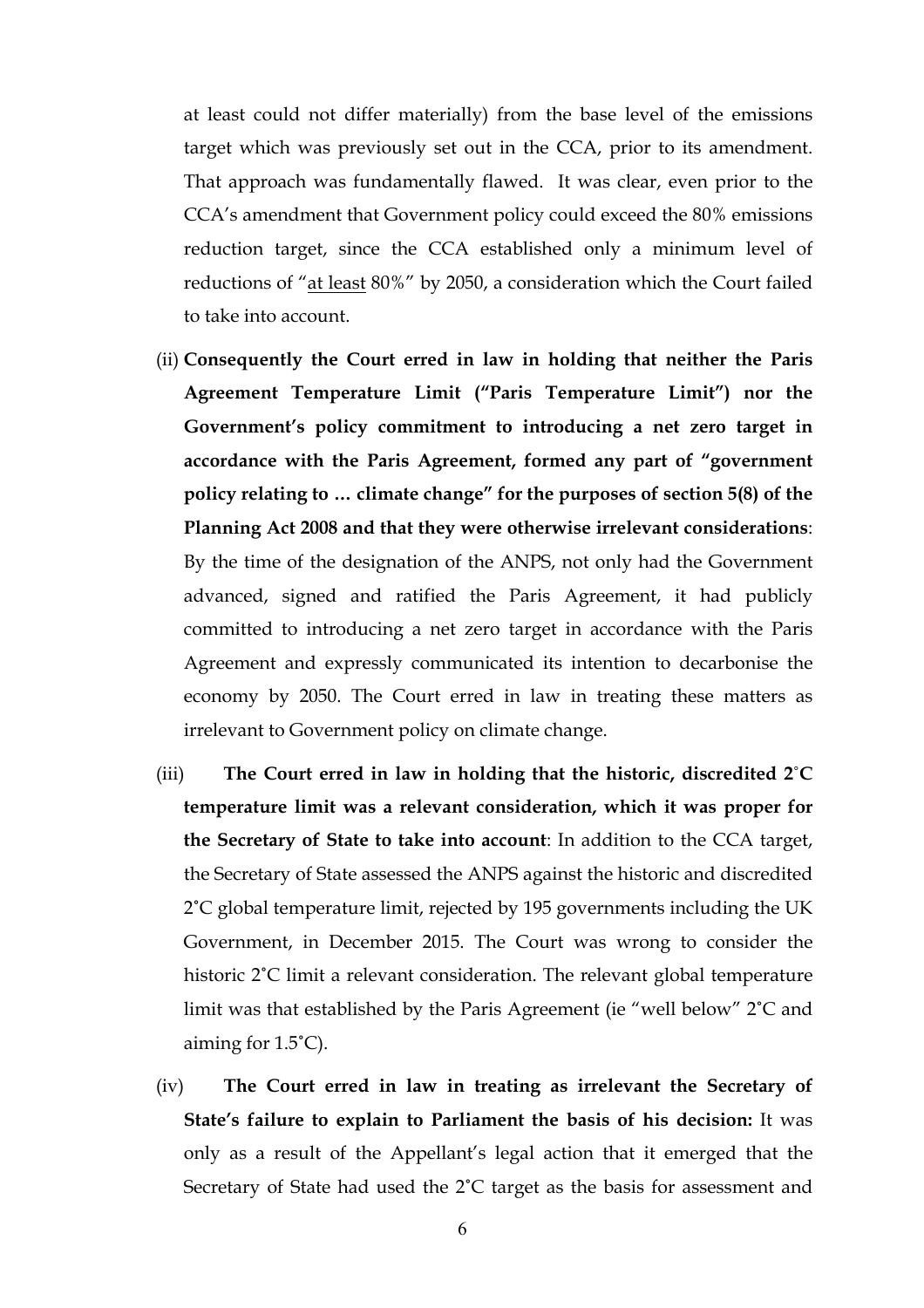that he had treated the Paris Agreement as irrelevant. The Secretary of State's failure to explain the basis of his decision to Parliament was of itself a breach of s.5(8) of the 2008 Act, which the Court was wrong to ignore.

#### **C. LEGAL AND FACTUAL BACKGROUND**

#### *Legal background*

- **23.** The 2008 Act and the CCA were passed simultaneously on 26 November 2008 (see §565 of the judgement below), with the objective of aligning government policies on planning and climate change. The 2008 Act contains express statutory obligations on the Secretary of State to consider climate change impacts in designating a National Policy Statement.
- **24.** Specifically, s.5(7)-(8) of the 2008 Act read as follows:

*"(7) A national policy statement must give reasons for the policy set out in the statement.*

*(8) The reasons must (in particular) include an explanation of how the policy set out in the statement takes account of Government policy relating to the mitigation of, and adaptation to, climate change.*" (emphasis added)

**25.** CCA s. 1(1) establishes a minimum target (**"the carbon target"**) for carbon emissions reduction. Prior to 27 June 2019, this read as follows:

> *"It is the duty of the Secretary of State to ensure that the net UK carbon account for the year 2050 is at least 80% lower than the 1990 baseline."*  (emphasis added).

**26.** Article 2(1)(a) of the Paris Agreement on Climate Change, which the UK Government advanced, signed and ratified, commits parties to:

> "*Holding the increase in the global average temperature to well below 2°C above pre-industrial levels and pursuing efforts to limit the temperature increase to 1.5°C above pre-industrial levels, recognizing that this would significantly reduce the risks and impacts of climate change*".

**27.** In June 2019, the CCA was amended to bring it into line with the Paris Agreement temperature limit. CCA s.1(1) now reads: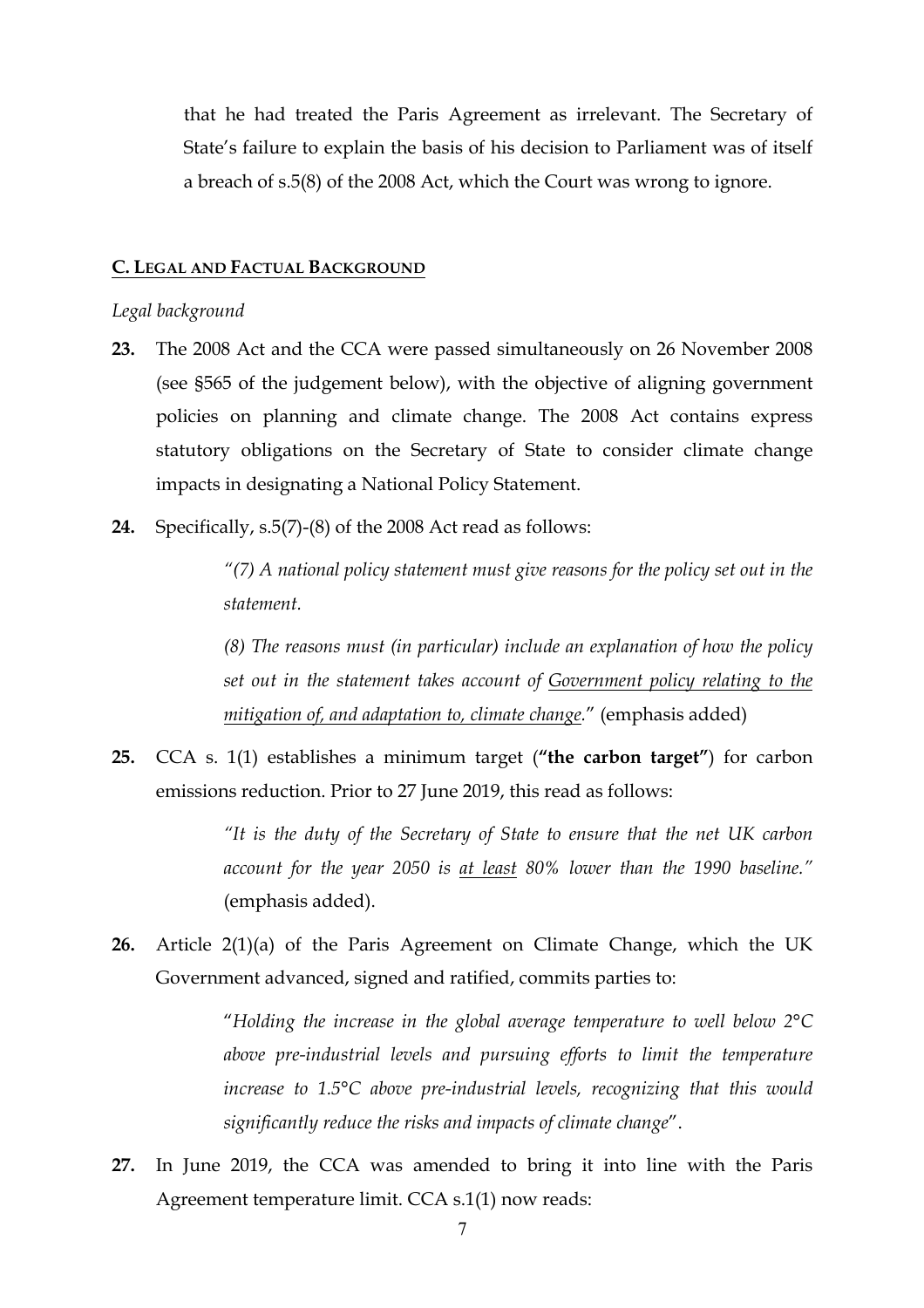*"It is the duty of the Secretary of State to ensure that the net UK carbon account for the year 2050 is at least 100% lower than the 1990 baseline."*

### *Factual background*

- **28.** When the CCA came into force, the politically recognised global temperature limit, which is the basis for Government policy relating to climate change, was  $2^{\circ}$ C.
- **29.** The "carbon target" set out in the CCA s. 1 (**"the 2050 Target"**) was based on that 2˚C global limit (see §566 of the judgement below) but the 2˚C limit is not referred to in the statute itself.
- **30.** From around 2010, concerns emerged regarding the adequacy of the 2˚C limit. As a result, a number of governments, including the UK Government, invested heavily in obtaining a further international agreement on climate change (see §567 of the judgment).
- **31.** The outcome of these efforts was the landmark Paris Agreement on Climate Change, adopted by consensus on 12 December 2015. The Paris Agreement established the more stringent global temperature limit of "*well below 2˚C above pre-industrial levels and pursuing efforts to limit the temperature increase to 1.5˚C …*" (see §580 of the judgment).
- **32.** On 14 March 2016, the Rt. Hon. Andrea Leadsom MP, the then Minister of State for Energy, said in a debate in the House of Commons during the Report stage of the Energy Bill:

*"The Government believe[s] we will need to take the step of enshrining the Paris goal of net zero emissions in UK law—the question is not whether, but how we do it, and there is an important set of questions to be answered before we do."5*

**33.** That position was further confirmed on 24 March 2016 by the Rt. Hon. Amber Rudd MP, the then Secretary of State for Energy and Climate Change, in answer to an Oral Question as to "*What steps her Department is taking to enshrine* 

 $5$  SB/x/y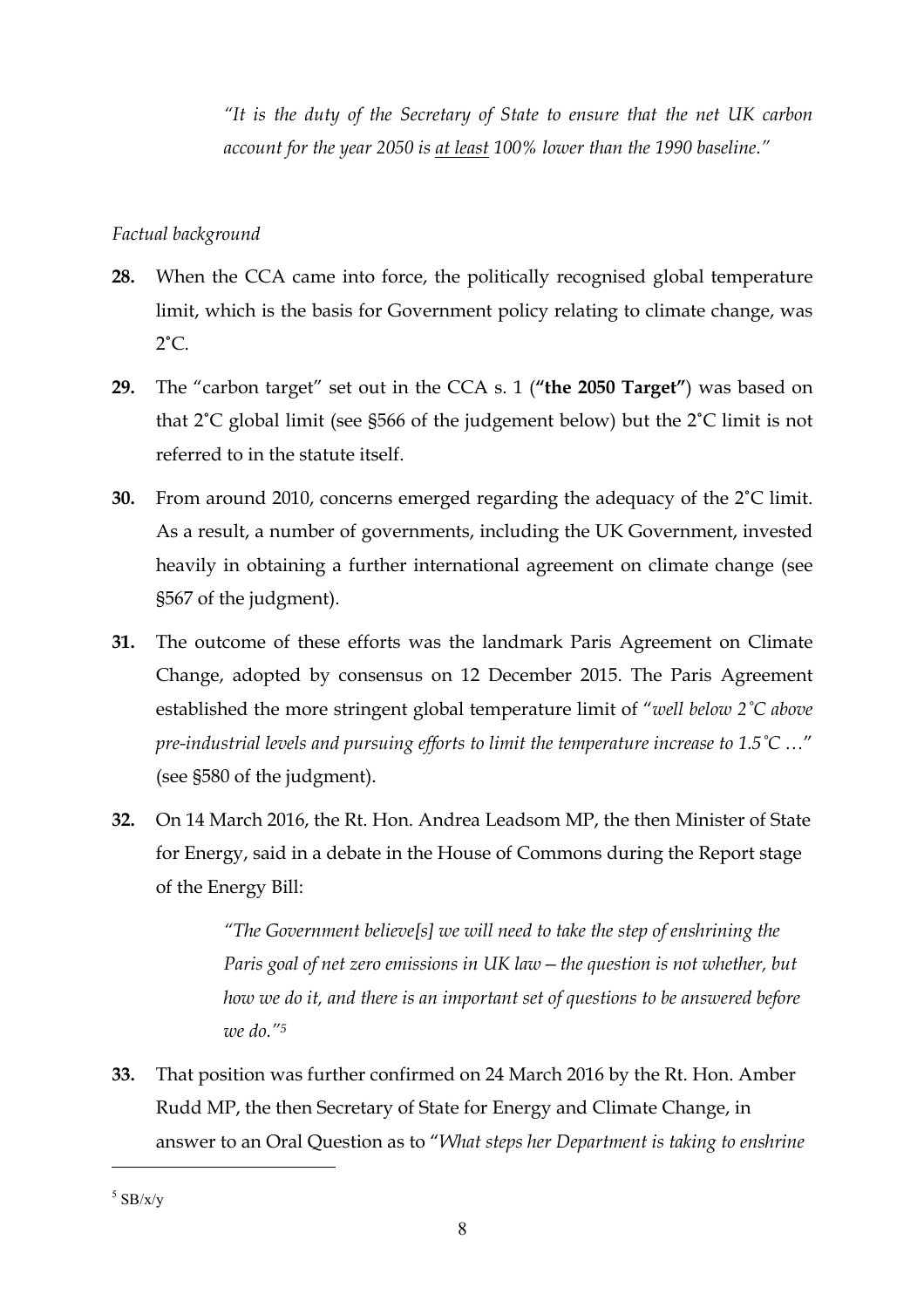*the commitment to net zero emissions made at the Paris climate change conference of December 2015 in UK law*". She replied:

> *"As confirmed last Monday during the Report stage of the Energy Bill, the Government will take the step of enshrining into UK law the long-term goal of net zero emissions, which I agreed in Paris last December. The question is not whether we do it but how we do it."6*

**34.** In October 2016 the Committee on Climate Change (**"the CCC"**), the Government's independent statutory adviser on climate change, advised that:

> "*In line with the Paris Agreement, the Government has indicated it intends at some point to set a UK target for reducing domestic emissions to net zero. We have concluded it is too early to do so now, but setting such a target should be kept under review*."7

- **35.** In January 2018, following the presentation of the draft report of the Intergovernmental Panel on Climate Change (the IPCC), the EU Parliament voted for a net zero target by 2050 in light of the Paris Agreement<sup>8</sup>. Also In January 2018 the CCC recommended that the Government commission a review of the UK's climate change targets in light of the Paris Agreement<sup>9</sup>, a recommendation, which the Government publicly accepted in April 201810.
- **36.** On 1 May 2018 (and still prior to the designation of the ANPS) The Rt Hon Claire Perry MP, on behalf of the Government, informed Parliament that the Government wanted to know how to get to a "zero-carbon economy by 2050", and asked for cross-party support for "something so vital"11.

 $6$  Ibid.

 $\frac{7}{1}$  SB/x/y

 $8$  SB/x/y

<sup>9</sup> Judgment, §588

 $10$  Judgment,  $$589$ 

 $11$  SB?x/y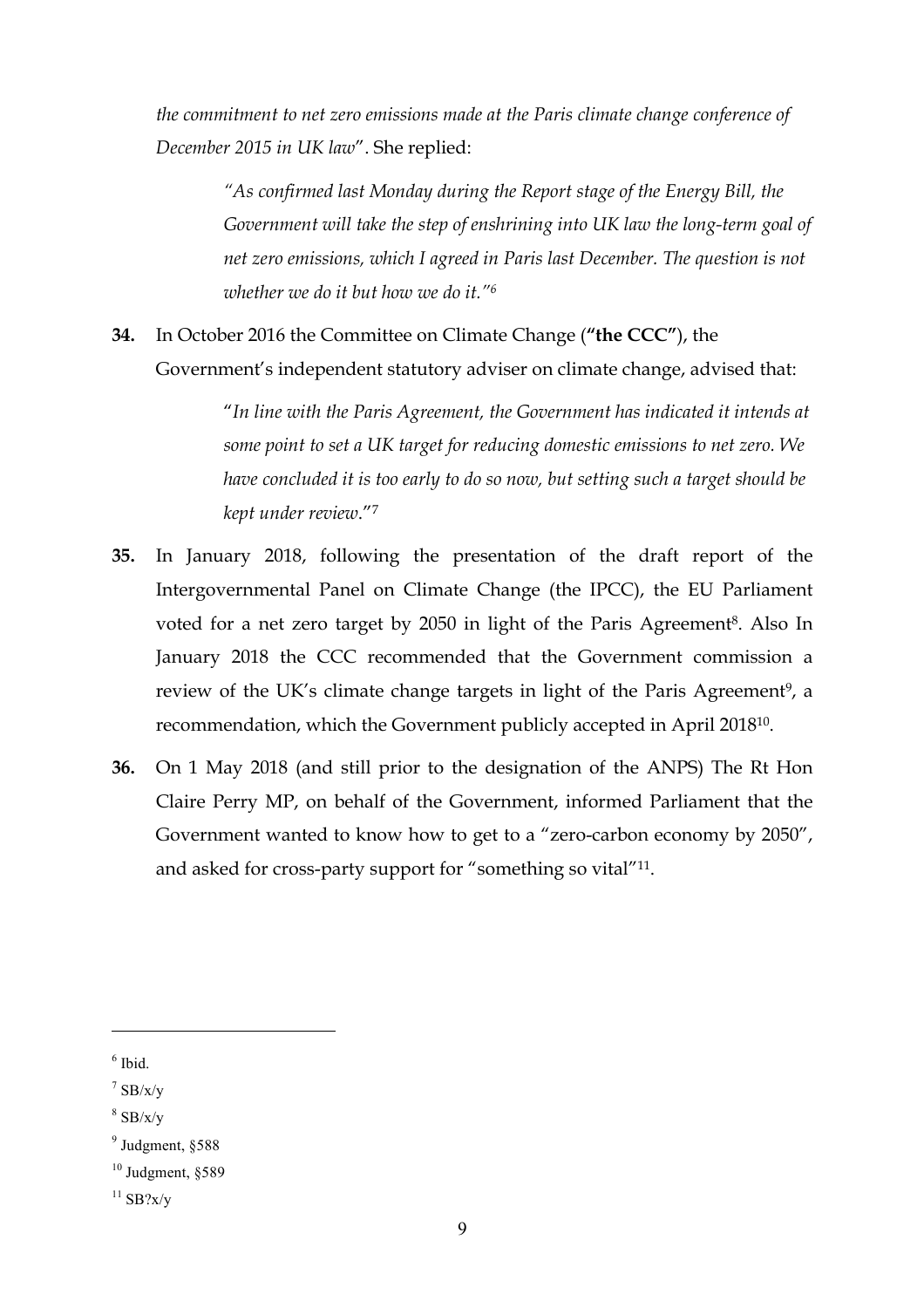**37.** The Secretary of State himself commissioned a report, *"International aviation and the Paris Agreement temperature goals"12*, published in December 2018, which states:

> "*any continued emissions of CO2 from aviation using fossil fuels beyond around 2050 will be inconsistent with the Paris Agreement goals in the absence of extra measures*".

- **38.** Further, the importance of the Paris Agreement to Government policy relating to climate change is evident from a number of key policy documents.
- **39.** In October 2017, for example, the UK Government published its *Clean Growth Strategy* under ss. 12 and 14 of the CCA. In his amended defence to the Friends of the Earth claim, the Secretary of State acknowledges that the *Clean Growth Strategy* constitutes Government policy on climate change:

*"The relevant domestic legal and policy commitments being those found principally in or set under the CCA 2008 itself (which included for example the Clean Growth Strategy referred to paragraphs 8.5 and 8.6 of the Consultation Response)"* <sup>13</sup>*.*

**40.** In the Prime Minister's Foreword to the *Clean Growth Strategy*, Theresa May states:

> *"On the world stage, we were instrumental in driving through the landmark Paris Agreement."14*

**41.** In the Minster's Foreword, Greg Clark MP states

*"Following the success of the Paris Agreement, where Britain played such an important role in securing the landmark deal, the transition to a global low carbon economy is gathering momentum."15*

**42.** As highlighted in the judgment (at §587) the Strategy itself states:

 $\overline{a}$ 

 $12$  SB/x/v

<sup>13</sup> SB/x/y

 $^{14}SB/x/y$ 

 $15$  SB/x/y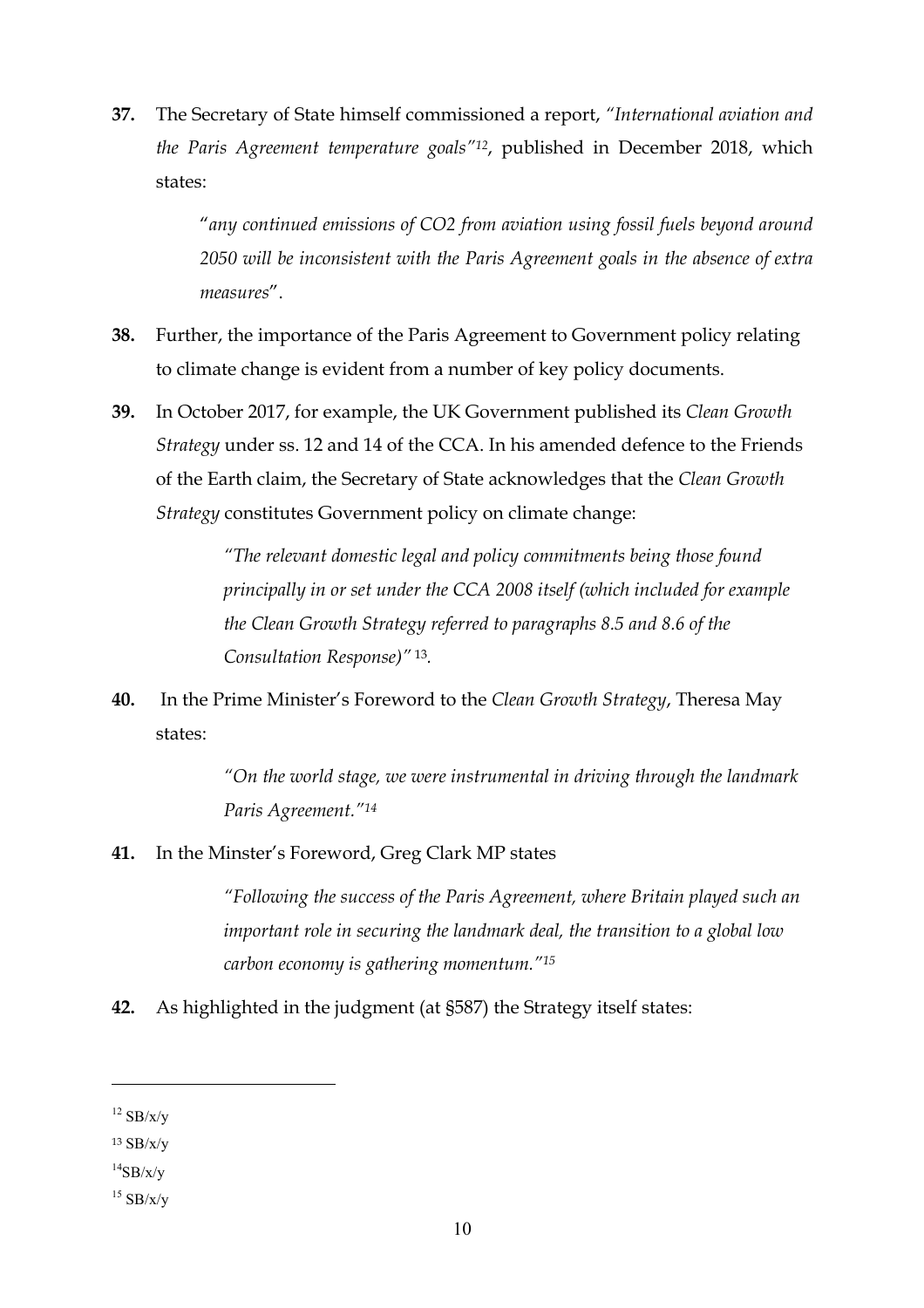*"The actions and investments that will be needed to meet the Paris commitments will ensure the shift to clean growth will be at the forefront of policy and economic decisions made by governments and businesses in the coming decades."16* (emphasis added).

**43.** The strategy explains the risks of climate change in general terms:

"*This growing level of global climate instability poses great risks to natural ecosystems, global food production, supply chains and economic development. It is likely to lead to the displacement of vulnerable people and migration, impact water availability globally, and result in greater human, animal and plant disease. Climate change can indirectly increase the risks of violent conflicts by amplifying drivers of conflicts such as poverty and economic shocks. For this reason the UN, Pentagon and UK's National Security and Strategic Defence Reviews cite climate change as a stress multiplier."17*

**44.** More specifically, it explains *why* the historic, discredited 2˚C limit was replaced with the more stringent Paris Temperature Limit:

> *"Scientific evidence shows that increasing magnitudes of warming increase the likelihood of severe, pervasive and irreversible impacts on people and ecosystems. These climate change risks increase rapidly above 2°C but some risks are considerable below 2˚C. This is why, as part of the Paris Agreement in 2015, 195 countries committed to hold "the increase in the global average temperature to well below 2°C above pre-industrial levels and to pursue efforts to limit the temperature increase to 1.5°C above pre-industrial levels, recognising that this would significantly reduce the risks and impacts of climate change …"18* (emphasis added).

**45.** In January 2018, the Government published "*A Green Future: Our 25 Year Plan to Improve the Environment*". In this the Government promised:

> *"We will: Provide international leadership and lead by example in tackling climate change…*

 $16$  SB/x/v

 $17$  SB/x/y

 $18$  SB/x/y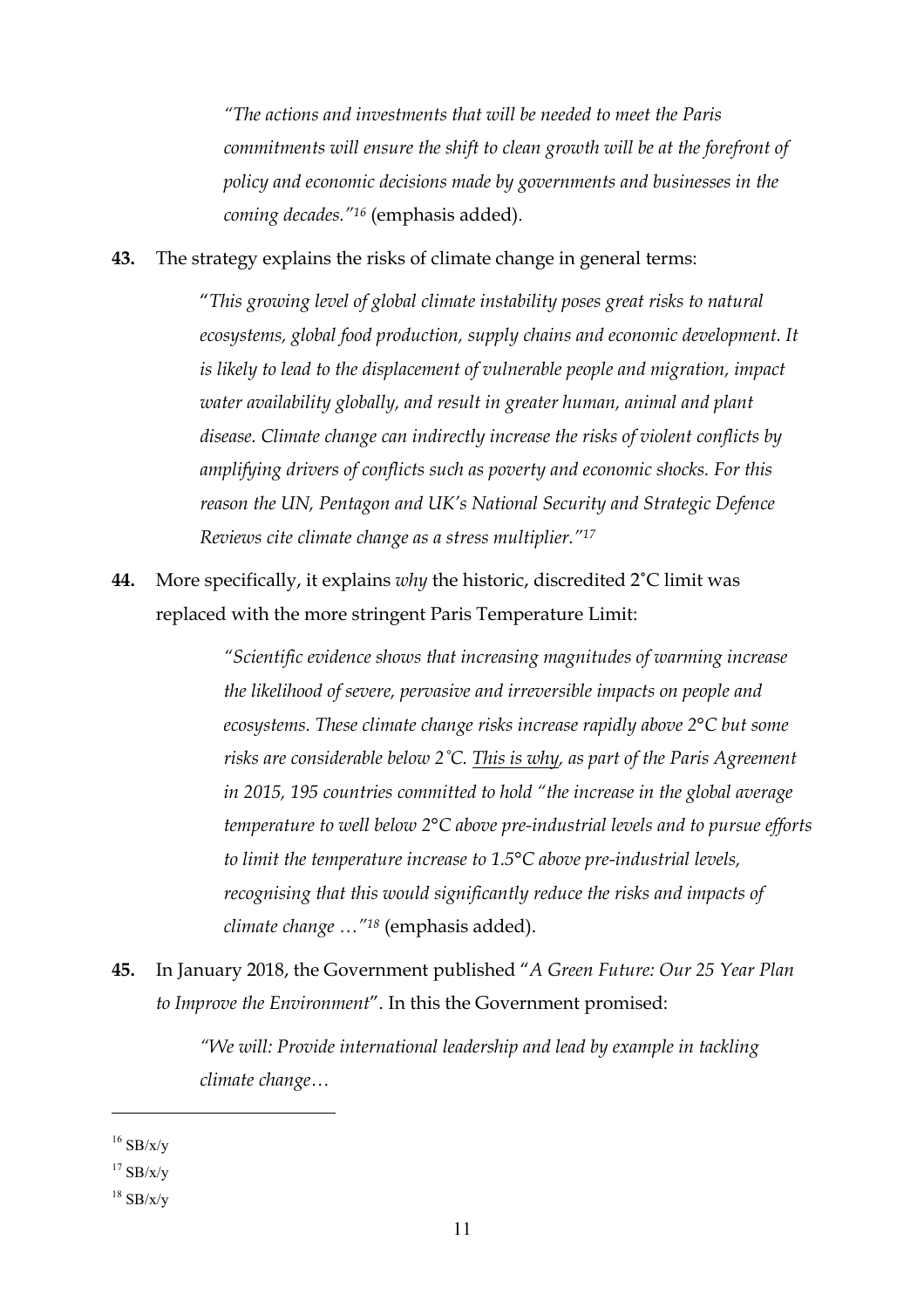*We will use our diplomacy on the international stage to encourage more ambitious global action …*

*Using our leading role in the UNFCCC, through which the Paris Agreement was established, we will urge the international community to meet the goals enshrined in the text ... This is vital for future environmental security: current global commitments under the Agreement are insufficient to limit average temperature rise to well below 2˚C."19*

**46.** On 27 March, 2018, the Foreign and Commonwealth Office ("**FCO**") Minister, Mark Field MP, was asked the following written question:

> "*What diplomatic steps his Department has taken to support the implementation of the Paris agreement on climate change.*"

**47.** Mr Field began his response as follows:

"*Climate change is an existential threat … Our diplomats and Climate Envoy are working, with BEIS* [the Department for Business, Energy and Industrial Strategy] *and international partners, to ensure international implementation of Paris Agreement commitments*" 20.

**48.** On 2 May 2019, the day immediately following the publication of the judgement below, the CCC published its advice to the Government recommending a 'net zero' target by 2050, stating:

> "*We conclude that net-zero is necessary, feasible and cost-effective. Necessary – to respond to the overwhelming evidence of the role of greenhouse gases in driving global climate change, and to meet the UK's commitments as a signatory of the 2015 Paris Agreement …*

> *I urge the governments of the UK, in London, Edinburgh, Cardiff to consider our advice carefully and legislate for these new targets as swiftly as possible. We must now increase our ambition to tackle climate change. The science*

 $19$  SB/x/v

 $^{20}$  SB/x/y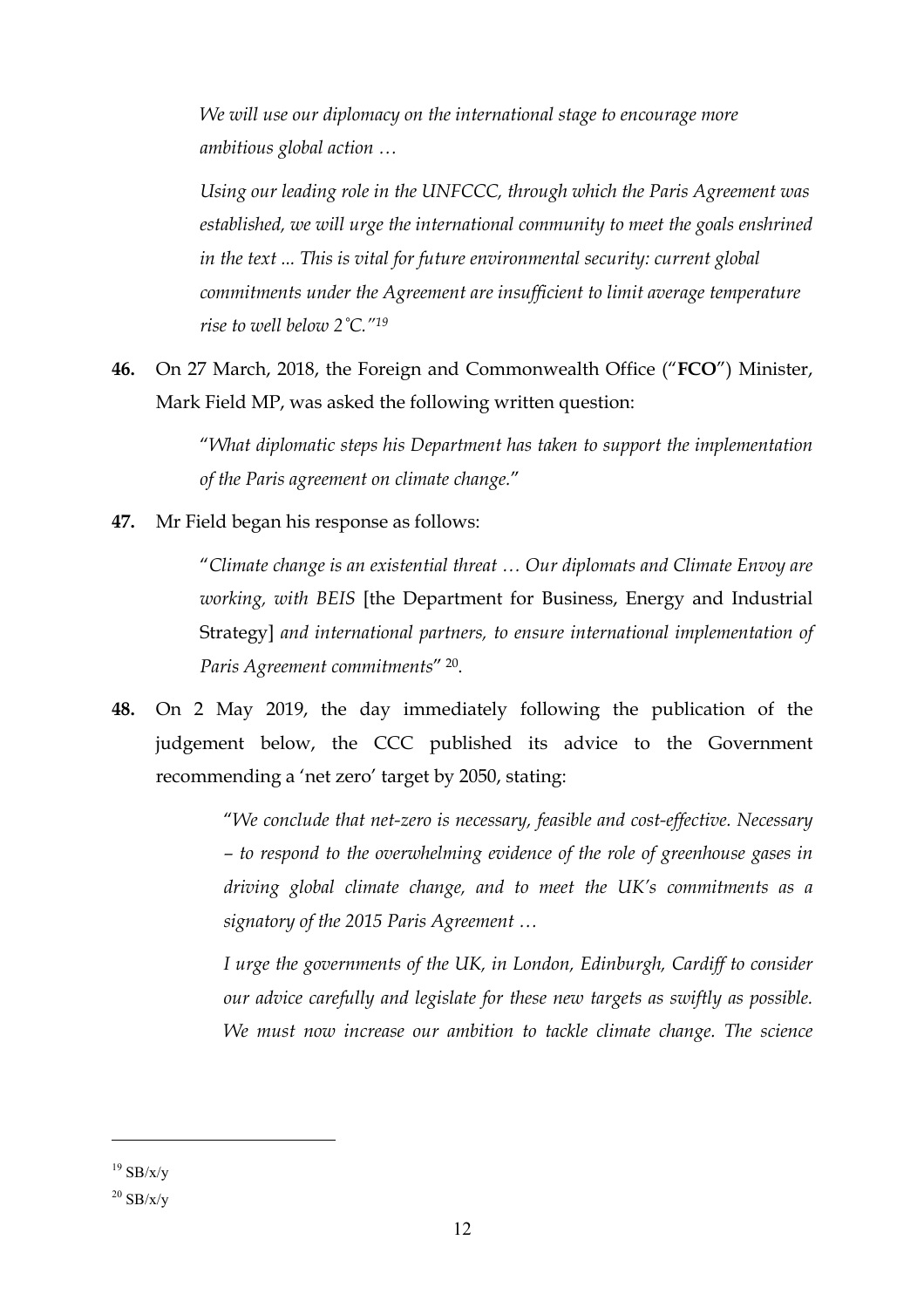*demands it; the evidence is before you; we must start at once; there is no time to lose."21*

**49.** On 27 June 2019, CCA s.1 was amended via *The Climate Change Act 2008 (2050 Target Amendment) Order 2019* and the "at least 80%" carbon target was replaced with the substantially more ambitious "at least 100%" target (ie a "net zero" target).

# **GROUND 1: THE COURT ERRED IN LAW IN TREATING THE MINIMUM TARGET OF 80% GREENHOUSE GAS EMISSIONS REDUCTION BY 2050, WHICH WAS THE STATUTORY OBLIGATION AT THE TIME, AS PRECLUDING CONISDERATION OF GOVERNMENT POLICY COMMITMENTS TO INTRODUCE A MORE STRINGENT LEVEL OF REDUCTION**

**50.** The Court below considered that the Secretary of State was right to disregard evidence of government policy to introduce more stringent emissions reduction, on the basis that to take account of it would be to "override or undermine" the statutory regime:

> "*Despite the fact that Government policy could of course be outside any statutory provisions – and despite Mr Crosland's submissions that that, in some way, the CCA 2008 cap has to be read with the Paris Agreement (see, e.g., Transcript, day 7 pages 112 and 116) – neither policy nor international agreement can override a statute. Neither Government policy (in whatever form) nor the Paris Agreement can override or undermine the policy as set out in the CCA 2008. In our view, this way of putting the submission is inconsistent with Mr Crosland's express and unequivocal concession that the carbon target in the CCA 2008 is Government policy and was a material consideration for the purposes of the ANPS. It seeks collaterally to undermine the statutory provisions*."22 (emphasis added)

**51.** The Court below was wrong to treat the CCA as precluding consideration of government policies, which implied emissions reduction of greater than 80% by 2050, and wrong to hold that consideration of such policies would be to

 $^{21}$  SB/x/y

 $22$  Judgment,  $§615$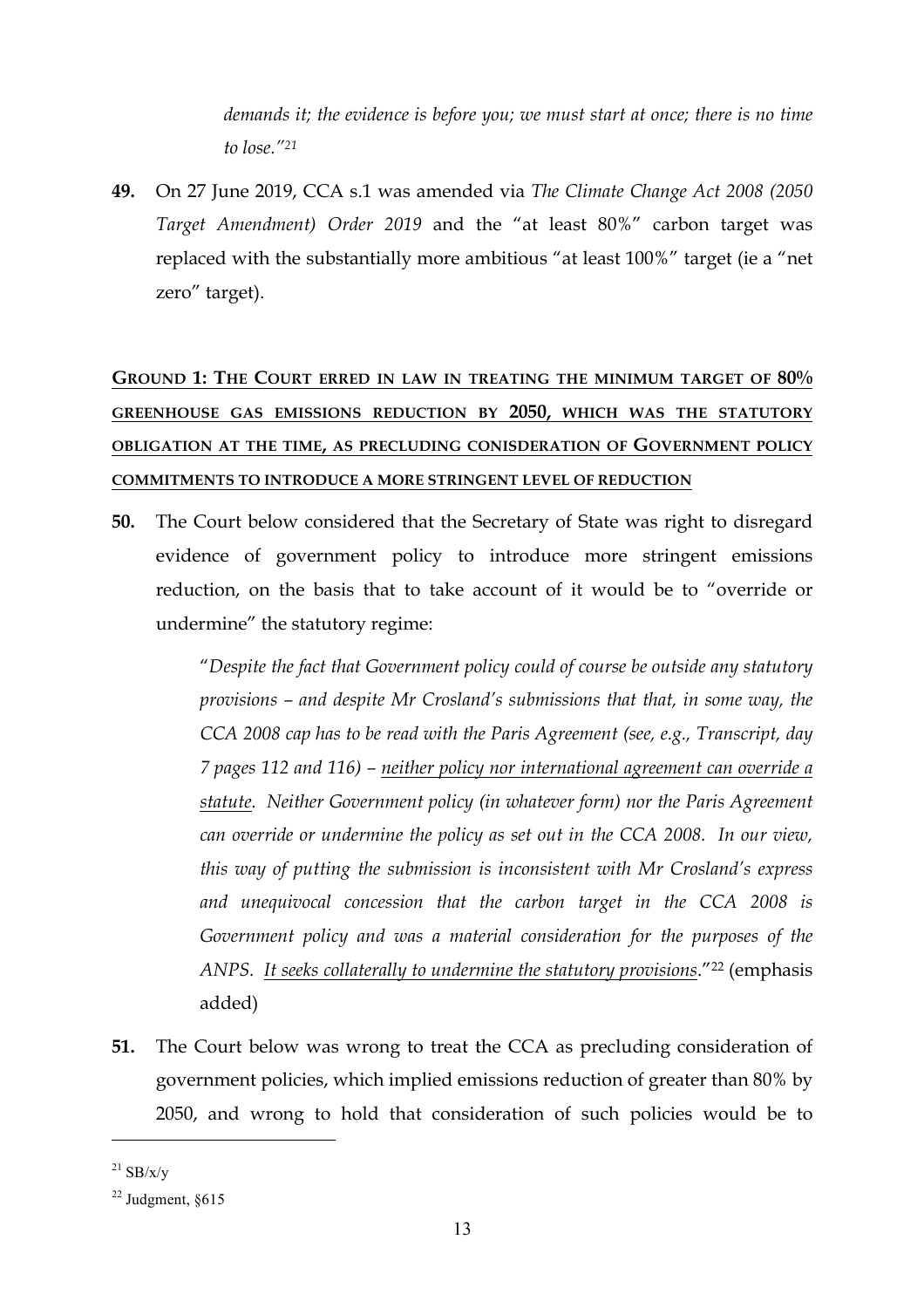"undermine" the statute. The CCA  $s.1(1)$  establishes only a minimum target and, even prior to its amendment, it did not in any way preclude or discourage greater ambition on the part of the Government:

"*It is the duty of the Secretary of State to ensure that the net UK carbon account for the year 2050 is at least 80% lower than the 1990 baseline."* (emphasis added).

- **52.** Neither the Secretary of State nor the Court offered any explanation for interpreting CCA, s. 1 contrary to its natural meaning, which is that it imposes only a minimum level of emissions reduction.
- **53.** Moreover, the Court below elsewhere noted the CCC's position that the CCA and the Paris Agreement were "potentially compatible" (§610 of the judgement), on the basis that the CCA only establishes a minimum level of ambition.
- **54.** More specifically, the CCC had explained *how* the Climate Change Act and the Paris Agreement should be read in conjunction: pending revision to the CCA, the Government should retain the flexibility to go further than the 80% emissions reduction target by 2050. The CCC's advice on this matter was clearly set out in a report published in January 2018:

*"This [carbon target] currently set in legislation as a reduction of at least 80% on*  1990 emissions. However, the Paris Agreement is likely to require greater *ambition by 2050 and for emissions to reach net-zero … It is therefore essential that actions are taken now to enable these deeper reductions to be achieved."23* (emphasis added).

**55.** Indeed on 14 June 2018 the CCC had written directly to the Secretary of State to express its surprise that he had not referred to both the CCA and the Paris Agreement in his statement to Parliament:

> *"The UK has a legally binding commitment to reduce greenhouse gas emissions under the Climate Change Act. The Government has also*

<sup>&</sup>lt;sup>23</sup> "An independent assessment of the UK's Clean Growth Strategy"  $[SB/x/y]$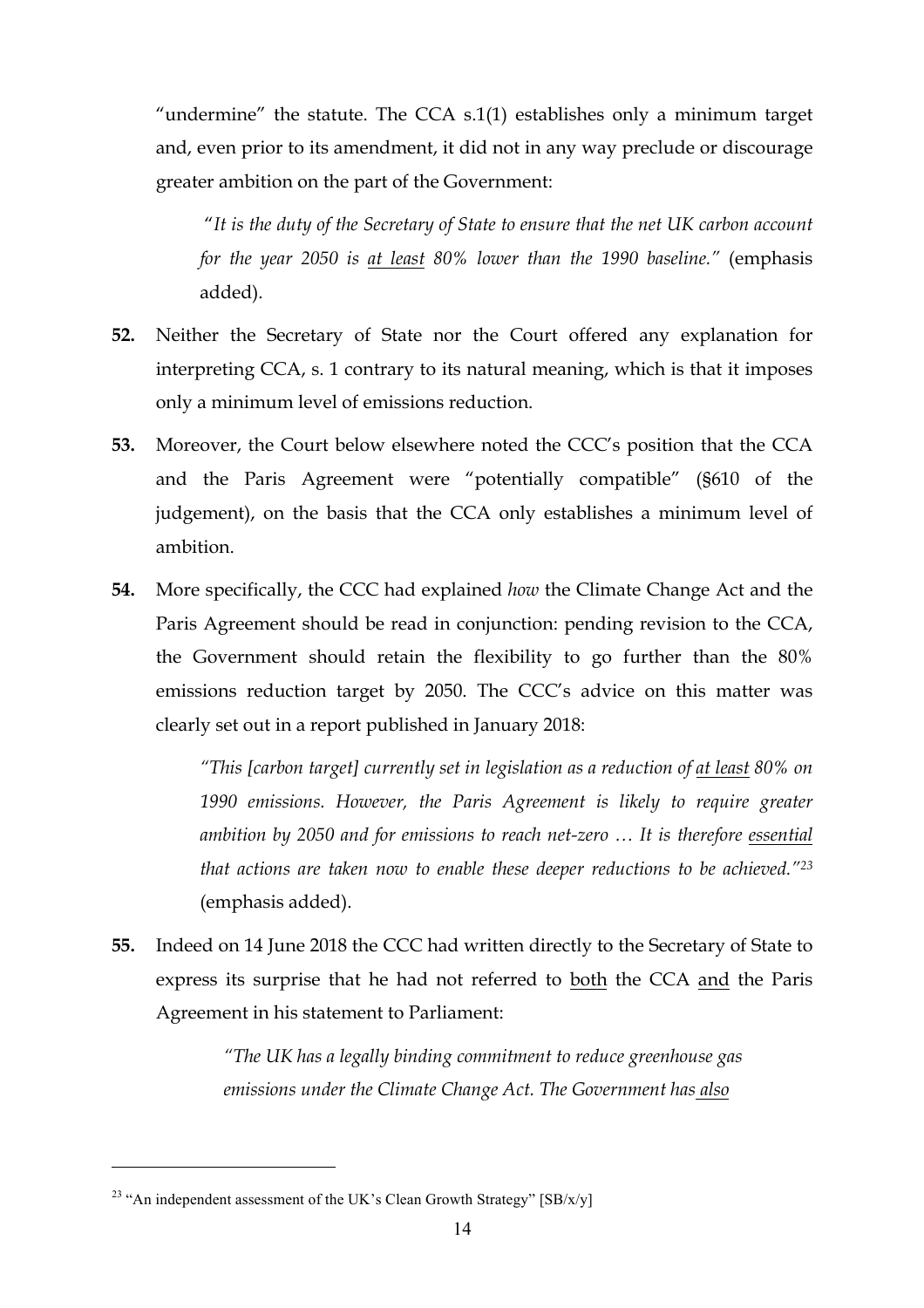*committed, through the Paris Agreement, to limit the rise in global temperature to well below 2°C and to pursue efforts to limit it to 1.5°C.*

*We were surprised that your statement to the House of Commons on the National Policy Statement on 5 June 2018 made no mention of either of these commitments. It is essential that aviation's place in the overall strategy for UK emissions reduction is considered and planned fully by your Department …".24* (emphasis added)

**56.** Furthermore, the Secretary of State himself claimed to have taken into account both CCA obligations and his international law obligations, as evidenced in his post adoption statement:

> "*The Government acknowledges that the scheme is likely to result in an increase in emissions from activities at Heathrow Airport and that any increase in emissions must be kept within the UK's commitments. This has been considered using two future policy scenarios, meeting the UK's overall emissions target in the Carbon Capped case, and meeting the UK's commitments under any future international agreement in a Carbon Traded case*."25 (emphasis added)

**57.** The Secretary of State and the Court erred in holding that the CCA s.1 precluded consideration of Government policy commitments to increase emissions reduction beyond the 80% that was previously the statutory minimum.

# **GROUND 2: CONSEQUENTLY THE COURT ERRED IN LAW IN HOLDING THAT NEITHER THE** PARIS TEMPERATURE LIMIT NOR THE GOVERNMENT'S POLICY OF INTRODUCING A NET **ZERO TARGET IN ACCORDANCE WITH THE PARIS AGREEMENT FORMED ANY PART OF "GOVERNMENT POLICY RELATING TO … CLIMATE CHANGE"**

**58.** Because the Court below proceeded on the basis to consider policy commitments which implied more stringent emissions reduction than the statutory minimum, would be to "undermine" the statute, it did not consider

 $^{24}$  SB/x/y

<sup>&</sup>lt;sup>25</sup> Post adoption statement,  $4.4.50$  [SB/x/y]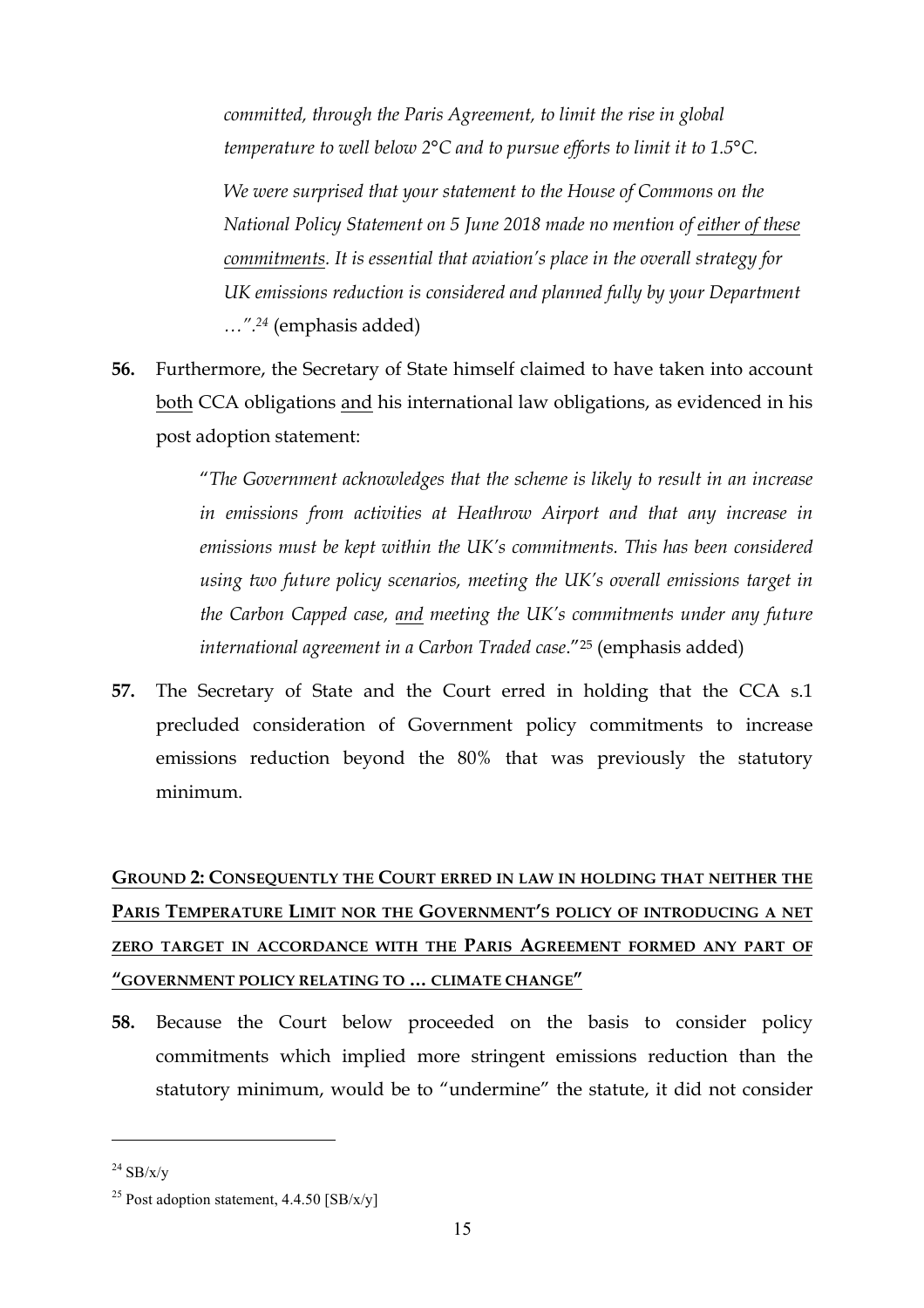whether i) the Paris Temperature Limit and ii) the Government's commitment to introducing a net zero target in accordance with that limit were in fact key aspects of Government policy relating to climate change.

**59.** Nor did the judges note in their judgment that seven other claimants (the Mayor of London, the five boroughs and Greenpeace) expressly supported the Appellant's position that the Paris Agreement was "a key aspect" of Government policy relating to climate change.

## *1. The Paris Agreement is a key aspect of Government policy*

- **60.** Had the judges considered whether, as a matter of fact, the Paris Agreement is part of Government policy relating to climate change, they would have been bound to conclude that it was.
- **61.** First, the Government advanced, signed and ratified the Paris Agreement, and as noted by the judges below (§575), "invested heavily" in doing so. In the circumstances, it would be surprising if it were Government policy to ignore the Paris Agreement in relation to its own long-term national infrastructure projects.
- **62.** Second, the Government's policies relating to climate change are explicit that implementation of the Paris Agreement temperature limit is a central Government policy objective (see §§39ff).
- **63.** Third, the Secretary of State acknowledges in his pleadings that:

*"the Government is fully committed to the objectives of the Paris Agreement (the UK played an important role in pushing for ambitious aims to be set in the Paris Agreement)"26.* 

**64.** Fourth, the Government had, by the time of the designation of the ANPS, publicly committed to the implementation of a net zero target in line with the Paris Agreement (see §§32-33 and §36 above and §591 of the judgment below) and such a target has now been passed into law.

<sup>&</sup>lt;sup>26</sup> See DGR to FOE claim,  $\S 34(1)$ , SB/x/y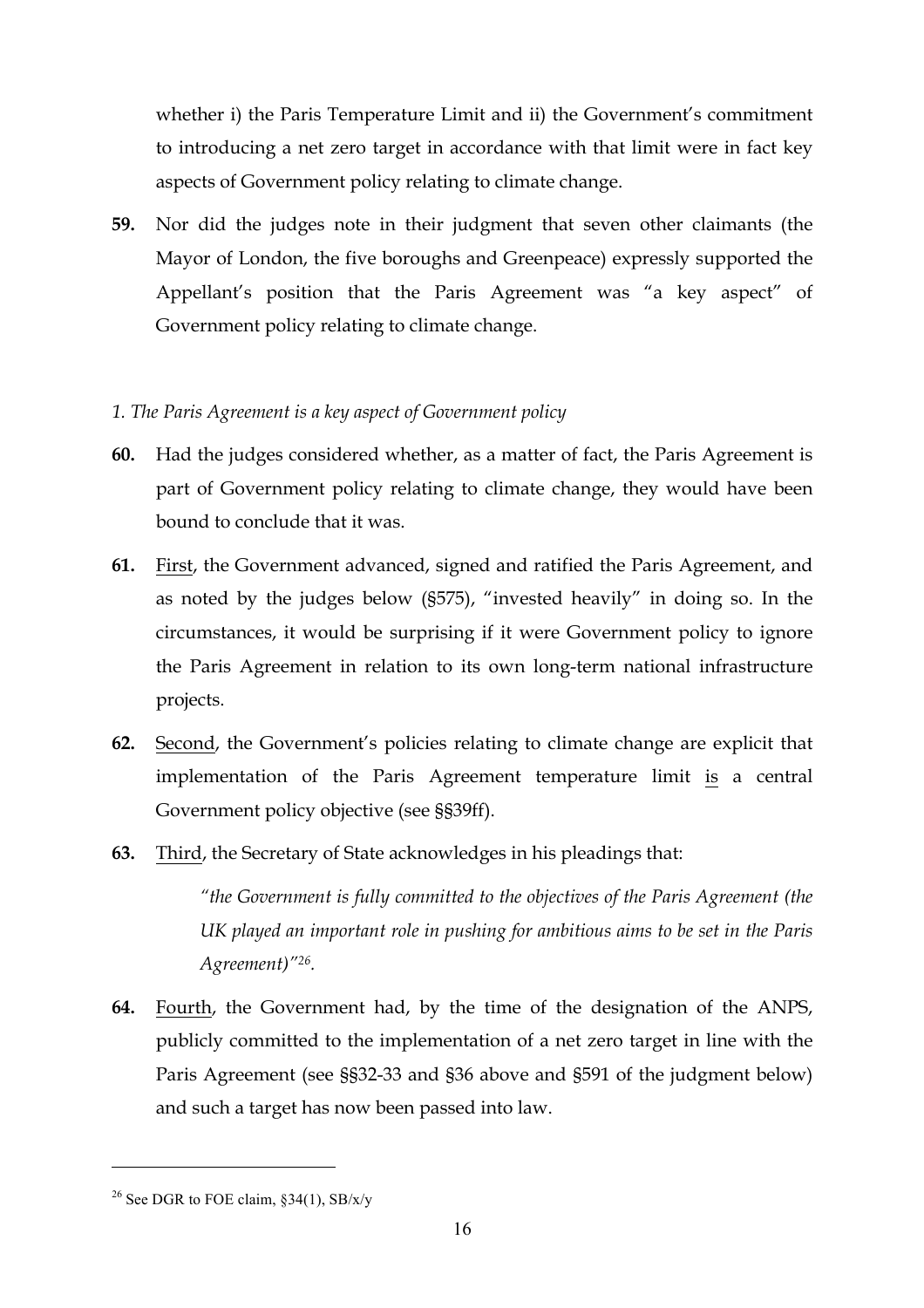**65.** Since the Paris Agreement temperature limit is in fact a component of "*Government policy relating to … climate change*" for the purposes of s. 5(8) of the 2008 Act the Secretary of State was bound to take it into account and his failure to do so was unlawful. The Court below was wrong to hold otherwise.

*2. It was, at the time of designation of the ANPS, Government policy to introduce a net zero target in line with the Paris Agreement, a policy which has now been implemented into law*

- **66.** It is common ground that the Government publicly committed to introducing a net zero target in line with the Paris Agreement in March 2016, and that in May 2018 it publicly stated that its goal was net zero emissions by 2050.
- **67.** Had the Court below considered whether it was Government policy to establish a net zero emissions target in line with the Paris Agreement, it would have been bound to conclude that it was.
- **68.** The Secretary of State was wrong to consider that the Paris Agreement and the Government's commitment to introducing a net zero target in line with the Paris Agreement were irrelevant to Government policy relating to climate change and the Court below was wrong to adopt his position.

## **GROUND 3: THE COURT ERRED IN LAW IN HOLDING HOLD THAT THE HISTORIC, DISCREDITED 2˚C TEMPERATURE LIMIT WAS A RELEVANT CONSIDERATION**

**69.** Contrary to the main thrust of its judgment, the Court below acknowledged that the Secretary of State did not in fact confine his analysis to the CCA. He also assessed the ANPS against the 2˚C global temperature limit, which is not (and was not) set out in statute, but which had been politically recognised as the global temperature limit prior to the adoption of the Paris Agreement in December 2015:

> "*After Paris, Mr Crosland submitted, the "discredited" temperature limit of 2ºC was neither Government policy nor a relevant consideration for the purposes of the ANPS. The fact that it (and not the Paris temperature limit) was treated as policy and a relevant consideration is clear from (e.g.) Graham, paragraph 124, where it is said that the Aviation Target was not a constraint because "all emissions are assumed to be captured within a carbon market that*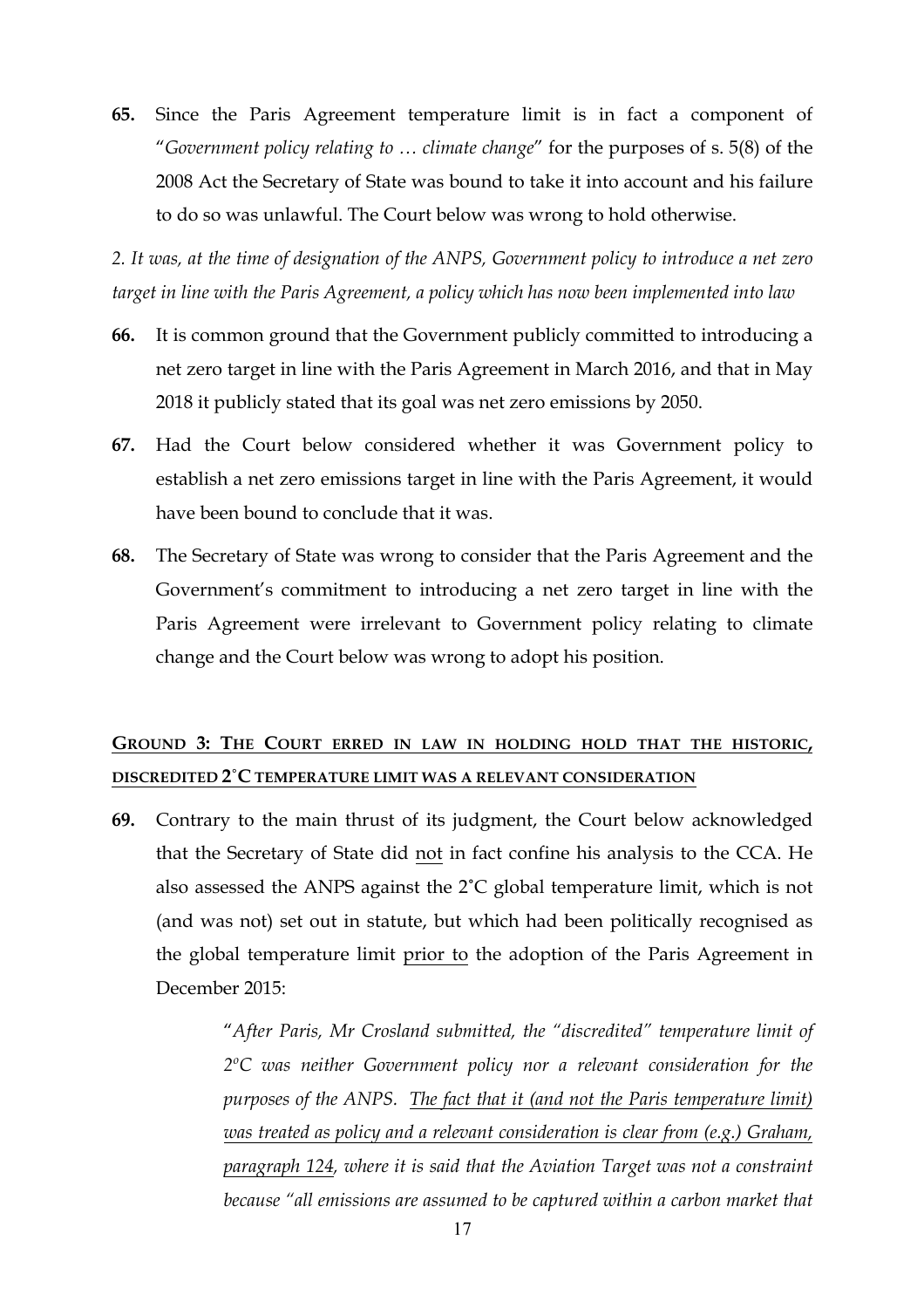*allows total global carbon emissions consistent with a 2 degree climate stabilisation target …"27* (emphasis added).

- **70.** It follows that it was not in fact the Secretary of State's position that the global temperature limit was an irrelevant consideration. He did assess the ANPS against *a* global temperature limit. It was just that that limit was the *wrong* global temperature limit, ie the one that was current at the time of the Airports Commission's Final Report in June 2015, but which had been superseded in December 2015 on the basis that it presented intolerable risks.
- **71.** That the 2˚C temperature limit was by June 2018 no part of Government policy relating to climate change is evident not only from the Government's ratification of the Paris Agreement, but from documents including the Government's *Clean Growth Strategy* (see §§39ff above), which explain the necessity for the more stringent Paris limit.
- **72.** It is notable that the Secretary of State provided no justification for his reliance upon the 2˚C limit either in his pleadings or in his submissions to the Court.

## **GROUND 4: THE COURT ERRED IN LAW IN TREATING AS IRRELEVANT THE SECRETARY OF STATE'S FAILURE TO EXPLAIN TO PARLIAMENT THE BASIS OF HIS DECISION**

**73.** The Secretary of State informed neither the consultees to the ANPS process nor Parliament that his position was that Paris Temperature limit was irrelevant and that the historic 2˚C target was the appropriate global benchmark against which to assess the ANPS. To the contrary, in his response to the consultation on the ANPS, the Secretary of State asserted:

> "*The Government notes the concerns raised about the impact on the UK's ability to meet its climate change commitments; the Government has a number of international and domestic obligations to limit carbon emissions*."28

 $27$  See judgment,  $§613$ 

<sup>&</sup>lt;sup>28</sup> Government response to the consultation on the ANPS,  $\S 8.18$ , [SB/x/y]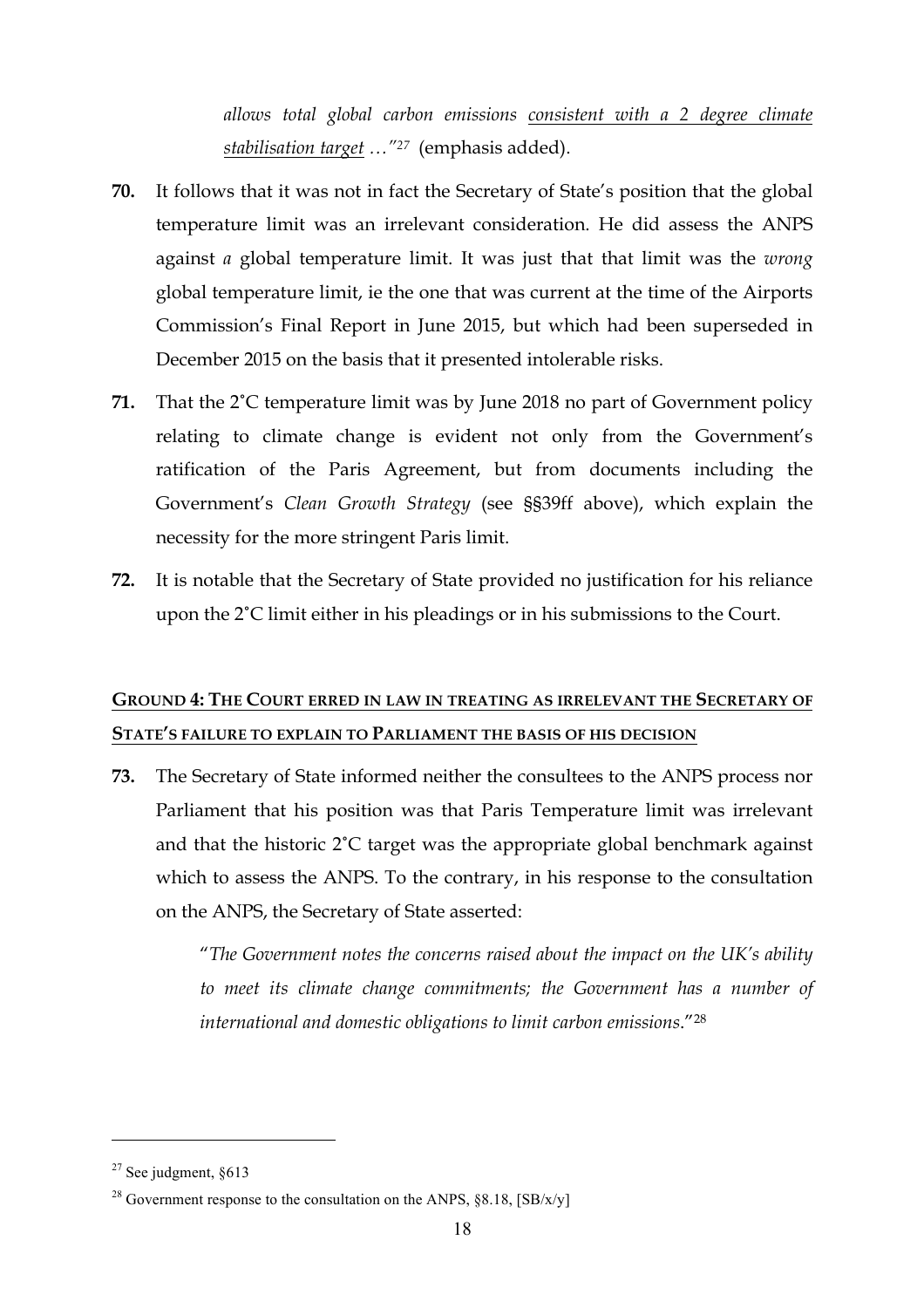- **74.** He referred directly to the Paris Agreement at 8.19 and 8.42 of the consultation response, implying that it has been taken into consideration, even if he did not say so in terms.
- **75.** In his post adoption statement, the Secretary of State claimed he had assessed the ANPS against both domestic and international commitments (see §56 above).
- **76.** Initially, in responding to the Appellant's case, he claimed that he had taken the Paris Agreement into account: *"the Secretary of State considered the Paris Agreement in producing the ANPS …"29*
- **77.** It was only following the disclosure of his witness statements, however, which revealed that he had in fact relied upon the 2˚C target and not the Paris Temperature Limit, that the Secretary of State acknowledged that he had disregarded the Paris Agreement as irrelevant. Initially, however, he declined to concede the point in his pleadings until directed to do so by Holgate J:

"*The Defendant appears to be seeking to draft the concession in language materially different from that used in the position statement and from what was said at the PTR and without explaining so far to the court why he has sought to do this …*

*The court therefore directs the defendant to reconsider his position on these issues today. If he maintains his revised "concession" then he must file by 9am tomorrow a position statement explaining why the different wording is said to be justified, why para 29 was included in his position statement in different terms and set out any consequential amendments of pleadings needed*."30

**78.** Following this direction, the Secretary of State amended his pleadings to read as follows:

> *"The Secretary of State and his officials therefore did not ignore the Paris Agreement, or that there would be emerging material within Government evidencing developing thinking on its implications, but it was concluded that*

<sup>&</sup>lt;sup>29</sup> SST's Amended Detailed Grounds of Defence  $\S 24$ , [CB/x/y]

 $30$  SB/x/y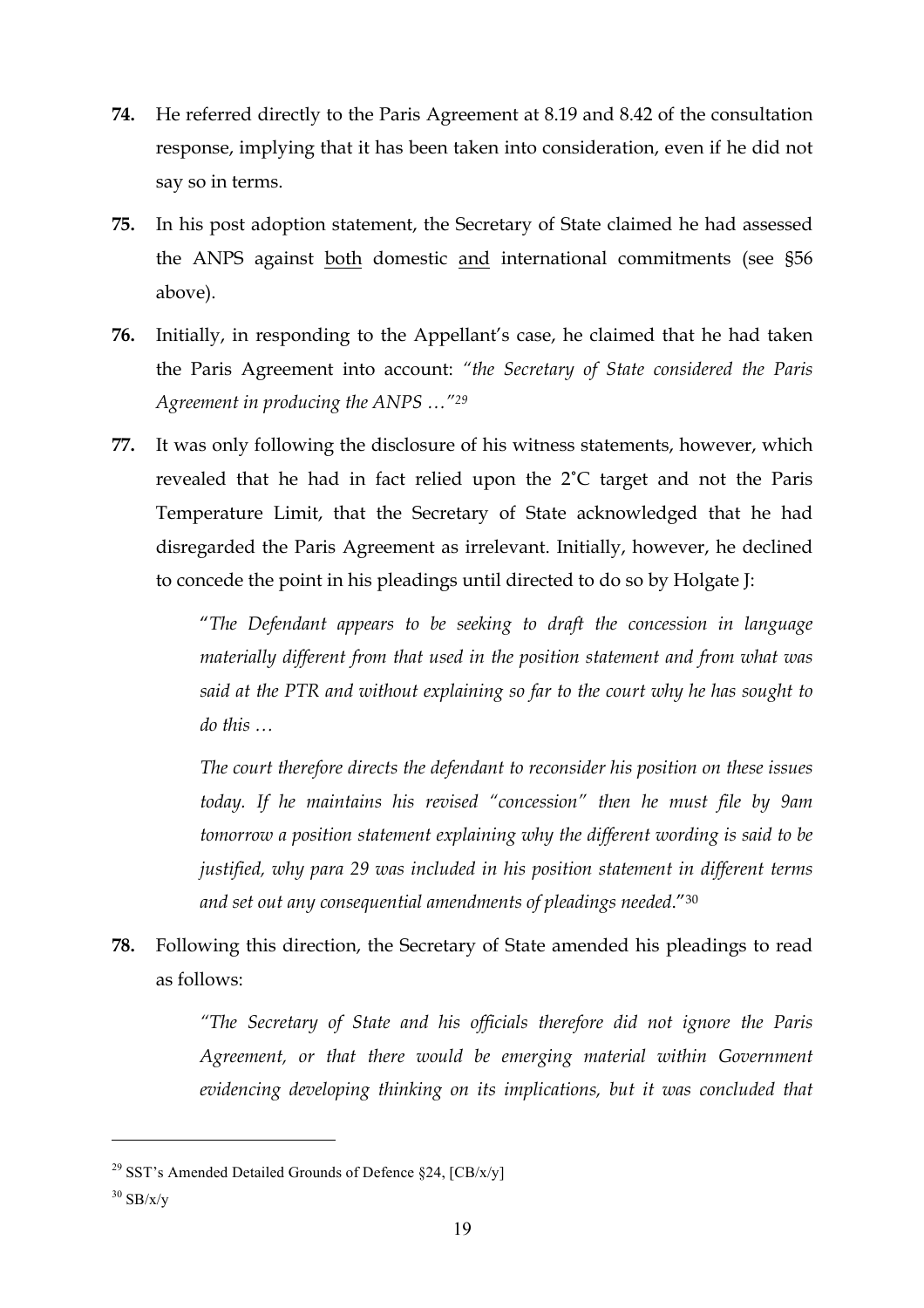*such material should not be taken into account, i.e. it was not relevant, since it did not form an appropriate basis upon which to formulate the policies contained in the ANPS". 31*

- **79.** Since the Secretary of State did not disclose his true approach to the Paris Agreement until January 2019, it follows that there was a breach of:
	- (i) the basic fairness requirements of a consultation process; and of
	- (ii) the obligation to explain to Parliament his approach to Government policy relating to climate change, pursuant to s. 5(8) of the 2008 Act.
- **80.** It is only a result of these legal proceedings that the Secretary of State's true position on the Paris Agreement, and the Government's commitment to introducing a net zero target, has been revealed.

## **CONCLUSION**

- **81.** The Secretary of State and the Court below interpreted "Government policy relating to …climate change", for the purposes of s. 5(8) of the 2008 Act, in such a way that it precluded consideration of the overwhelming evidence that government policy had changed profoundly since 2008; precluded consideration of the Paris Agreement temperature limit, which had formed the anchor point for government policy on climate change since December 2015; and precluded consideration of the Government's commitment to introducing a net zero carbon target in line with the Paris Agreement.
- **82.** Simultaneously it interpreted the same provision as permitting consideration of the 2˚C global temperature limit, which the UK Government had rejected as inadequate and dangerous in December 2015.
- **83.** As a result of this interpretation of the law, Government aviation policy and Government policy on climate change are proceeding in contrary directions, with potentially disastrous consequences.

 $31$  CB/x/y